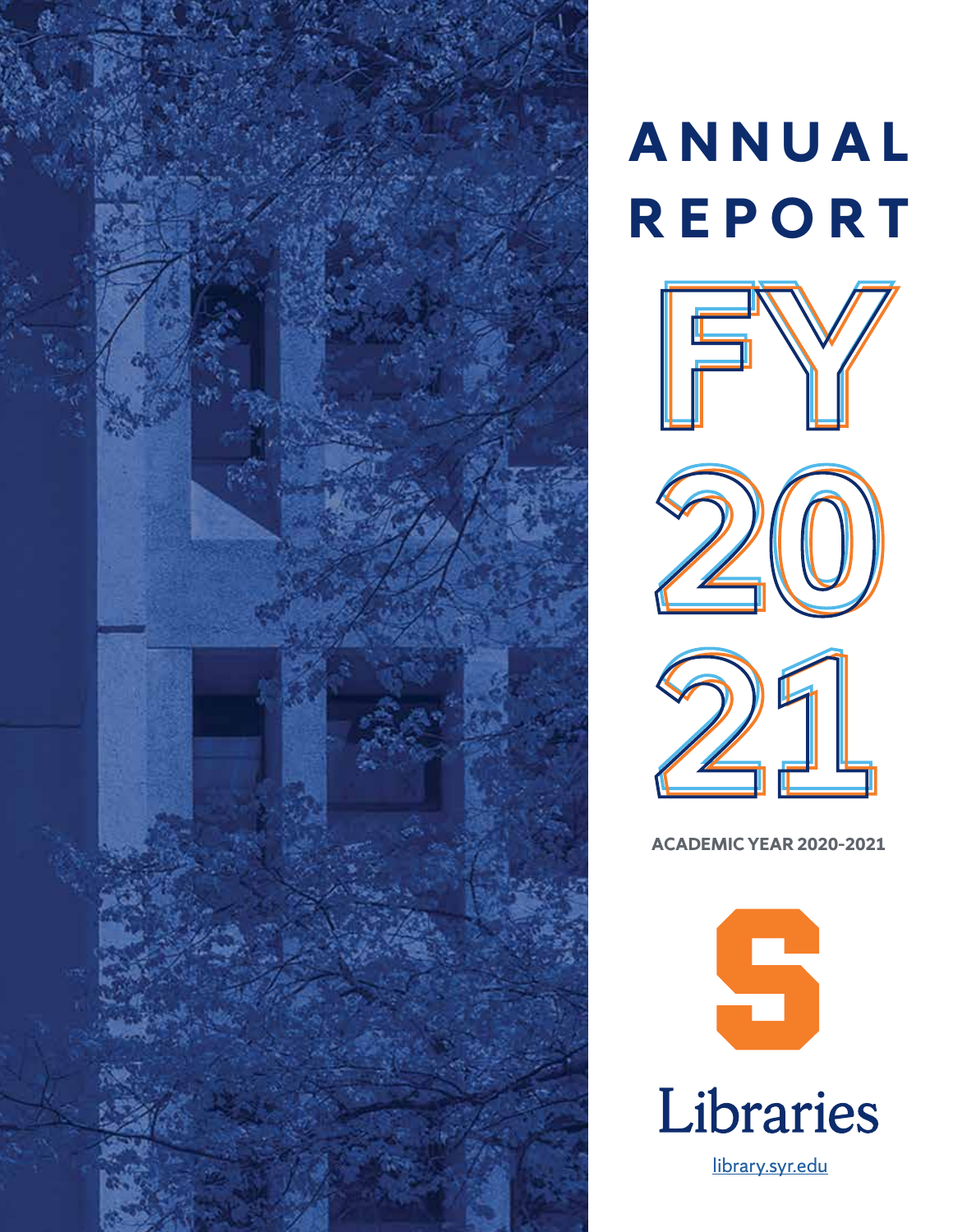

David Seaman, Dean of Libraries and University Librarian, in lower level of Bird Library (pre-COVID)

### **Message from the Dean**

The past year was challenging for us all as colleges and universities provided teaching and learning in different hybrid environments. Similarly, Syracuse University Libraries operated in this part virtual, part in-person space. Where we were able to safely offer in-person services, even at reduced capacity, we did. And we also offered more virtual and online services and resources than ever before. Having a foot in both worlds posed challenges, but it also provided numerous lessons.

The data that we share in this report provides a snapshot of this unique period in time. Some figures, like the number of visitors to our buildings, have dropped considerably. Others, like the number of electronic resources acquired, have risen. The information is an interesting datapoint. However, it does not capture the resilience of our staff during this time. It does not convey the value of our contributions to the students and faculty we serve. And it does not communicate the sincere gratitude we feel towards our donors and those who have supported the Libraries during these challenging times.

#### Sincerely,

#### **David Seaman**

Syracuse University Libraries Dean and University Librarian

### **Student Enrollment**



Faculty and Staff **3,554** 

### **Libraries Expenditures**



| One-time resource purchases                                              | \$2,558,561 |
|--------------------------------------------------------------------------|-------------|
| Ongoing resource purchases<br>(e.g., subscriptions, annual license fees) | \$8,779,386 |
| Collection support                                                       | \$450,318   |
| <b>Expenditures by type of collection</b>                                |             |
| Electronic                                                               | 82.5%       |
| Print                                                                    | 17.5%       |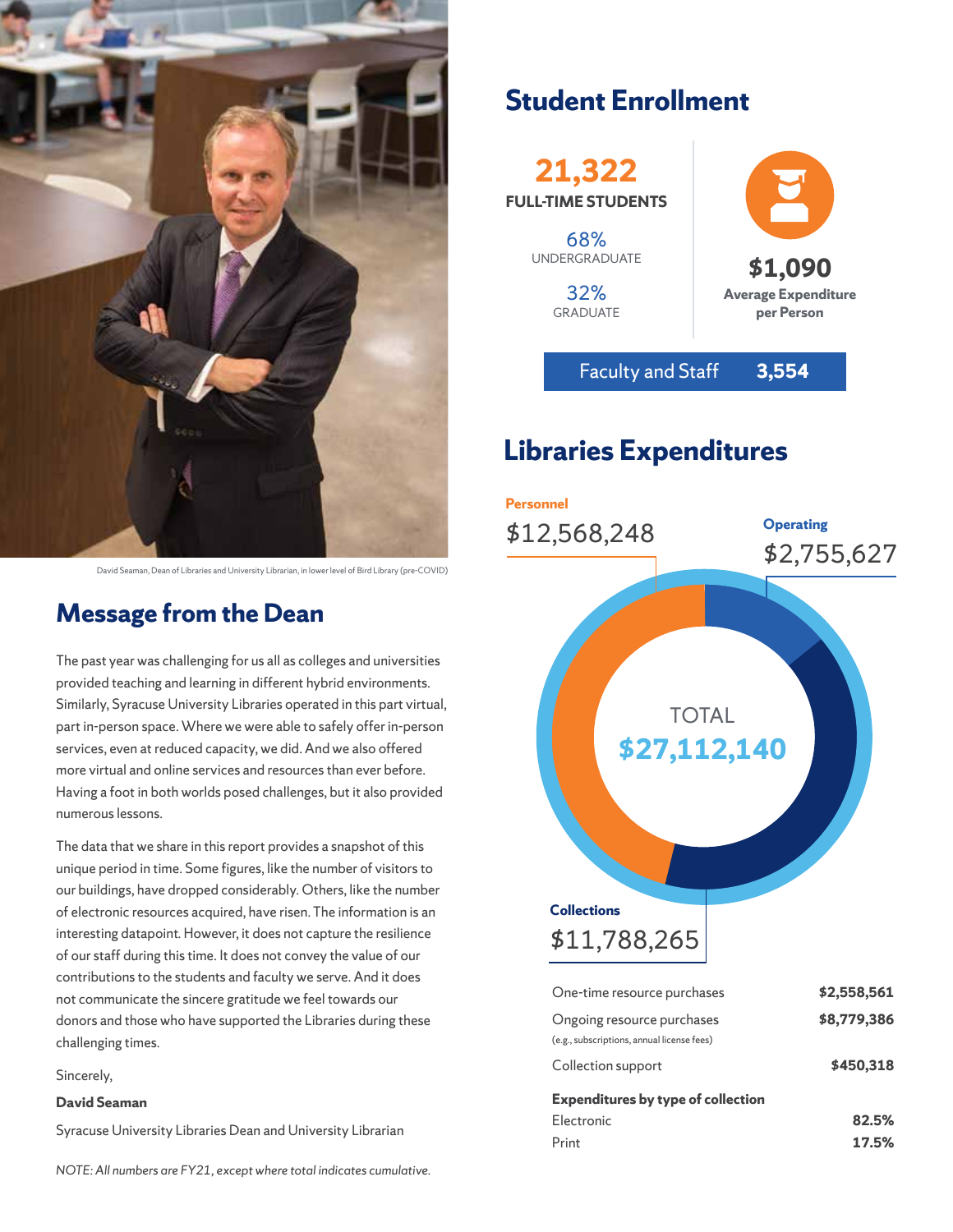### **Equity, Diversity, Accessibility and Inclusion**

Syracuse University Libraries strives to offer inclusive and accessible physical and virtual spaces. We aim to be an equitable and inclusive organization, where all staff are supported, heard and encouraged to share ideas, and where all library users feel welcome, safe and respected as they follow their own academic and creative pursuits. As Libraries' administrators and staff, we have the opportunity and responsibility to ensure that our programming, services, collections, spaces, staffing, policies, practices and communications align with these ambitions.

We also recognize that systemic inequities are embedded within libraries, universities and throughout our society, resulting in significant harm to our most vulnerable, marginalized and oppressed populations. We acknowledge that our institution is built upon the [ancestral lands of](https://thecollege.syr.edu/anniversary-issue/taking-root/haudenosaunee-peoples-longhouse/) [the Onondaga Nation](https://thecollege.syr.edu/anniversary-issue/taking-root/haudenosaunee-peoples-longhouse/) and recognize the history of genocide and forced removal of indigenous populations from their territories. Community and societal injustices must not be ignored, and we must confront and dismantle systems of oppression, such as white supremacy, wherever they exist, including at Syracuse University.The [Equity, Diversity,](https://researchguides.library.syr.edu/diversity) Inclusion and Accessibility Guide and the Guide to [Resources for](https://researchguides.library.syr.edu/racialjustice) [Racial Justice](https://researchguides.library.syr.edu/racialjustice) are just two examples of resources available to us and our community to begin thiswork ([researchguides.library.syr.edu](http://researchguides.library.syr.edu)).

Our[2018-2022 Strategic Plan](https://library.syr.edu/about/publications/strategic-plan-2018-2022.php) includes [Goal 8: Enhance Diversity and](https://library.syr.edu/about/strategic-plan-2018-2022.php#theme-d) [Inclusion,](https://library.syr.edu/about/strategic-plan-2018-2022.php#theme-d) with specific objectives and strategies that we are working on actively. Subsequent [statements underscore our](https://libnews.syr.edu/syracuse-university-libraries-statement-on-commitment-to-diversity-and-inclusion/) commitment to [diversity and inclusion,](https://libnews.syr.edu/syracuse-university-libraries-statement-on-commitment-to-diversity-and-inclusion/) including a response to the racist Theta Tau fraternity videos in 2018 and the 2020 statement f[rom the Dean](https://libnews.syr.edu/from-the-dean-and-the-su-libraries-diversity-and-inclusion-team/) and the SU Libraries Diversity and Inclusion Team in support of Black Lives Matter. Our programming, services and spaces encourage conversations in support of diversity and inclusion (such as our annual [Living Library](https://researchguides.library.syr.edu/livinglibrary) event) and highlight the experiences, history and creativity of people from underrepresented groups (such as the [Black](https://calendar.syracuse.edu/events/2020-feb-26/black-arts-movement-popup-exhibit/) [Arts Movement Popup Exhibit](https://calendar.syracuse.edu/events/2020-feb-26/black-arts-movement-popup-exhibit/) in our Special Collections Research Center). We are reviewing our collections to ensure that they reflect diversity, differences and distinctions. We have established the position of an Inclusion and Accessibility Librarian, who leads efforts to provide equitable access to SU Libraries' resources and services, including a service to provide alternate formats of library materials to patrons with disabilities. Internal efforts, led by the Libraries' Diversity and Inclusion Team, include recommending resources and training to help the Libraries' administrators and staff learn more about diversity and inclusion, aswell as offering guidance and implementing ongoing change. A recent focus of the Diversity and Inclusion Team is providing consultations on equitable hiring and recruiting practices.



Syracuse University Libraries' commitment to diversity, equity, inclusion and accessibility reflects the shared values of our university and of our profession. Statements and commitments from professional associations include the Association of College and Research Libraries (ACRL) Core Commitment to Equity, Diversity and Inclusion; the Association of Research Libraries (ARL) Statement Condemning Racism and Violence Against Black Communities and their diversity leadership development activities; the American Library Association (ALA) Advocacy for Equitable Access to Library Services for All; the Society of American Archivists (SAA) Statement on Diversity, Equity and Inclusion; and the Coalition for Diversity and Inclusion in Scholarly Communications' Joint Statement of Principles.

While we believe our efforts are leading in a positive direction, we acknowledge the substantial work we still must do in addressing the [whiteness,](https://www.library.wisc.edu/gwslibrarian/bibliographies/disrupting-whiteness-in-libraries/) [racism,](https://theequitycollective.com/2017/10/03/systems-of-oppression/) [ableism,](https://www.jstor.org/stable/j.ctvr33d50) [sexism](https://crln.acrl.org/index.php/crlnews/article/view/23546/30867) and other systems of oppression that continue to exist within our own field. Syracuse University Libraries is committed to reviewing and interrogating our professional practices in support of equity, diversity, inclusion and accessibility, in alignment with [Syracuse University's Diversity and Inclusion work](https://www.syracuse.edu/life/accessibility-diversity/diversity-inclusion/). We are reviewing our organizational commitments and goals and will continue to update the University community on our progress.

Our library supporters and donors are contributing to our efforts, too. For example, Library Advisory Board member Todd Rubin has made a five-year commitment to support student entrepreneurs from diverse backgrounds. The Todd B. Rubin Diversity and Inclusion Scholars work with the Blackstone LaunchPad to broaden diversity and inclusion outreach and programming, expand participation in entrepreneurship by underrepresented groups and support the Univerisity's commitment to diversity and inclusion. As we do this important work, we welcome all constructive criticism and feedback from the communities we serve.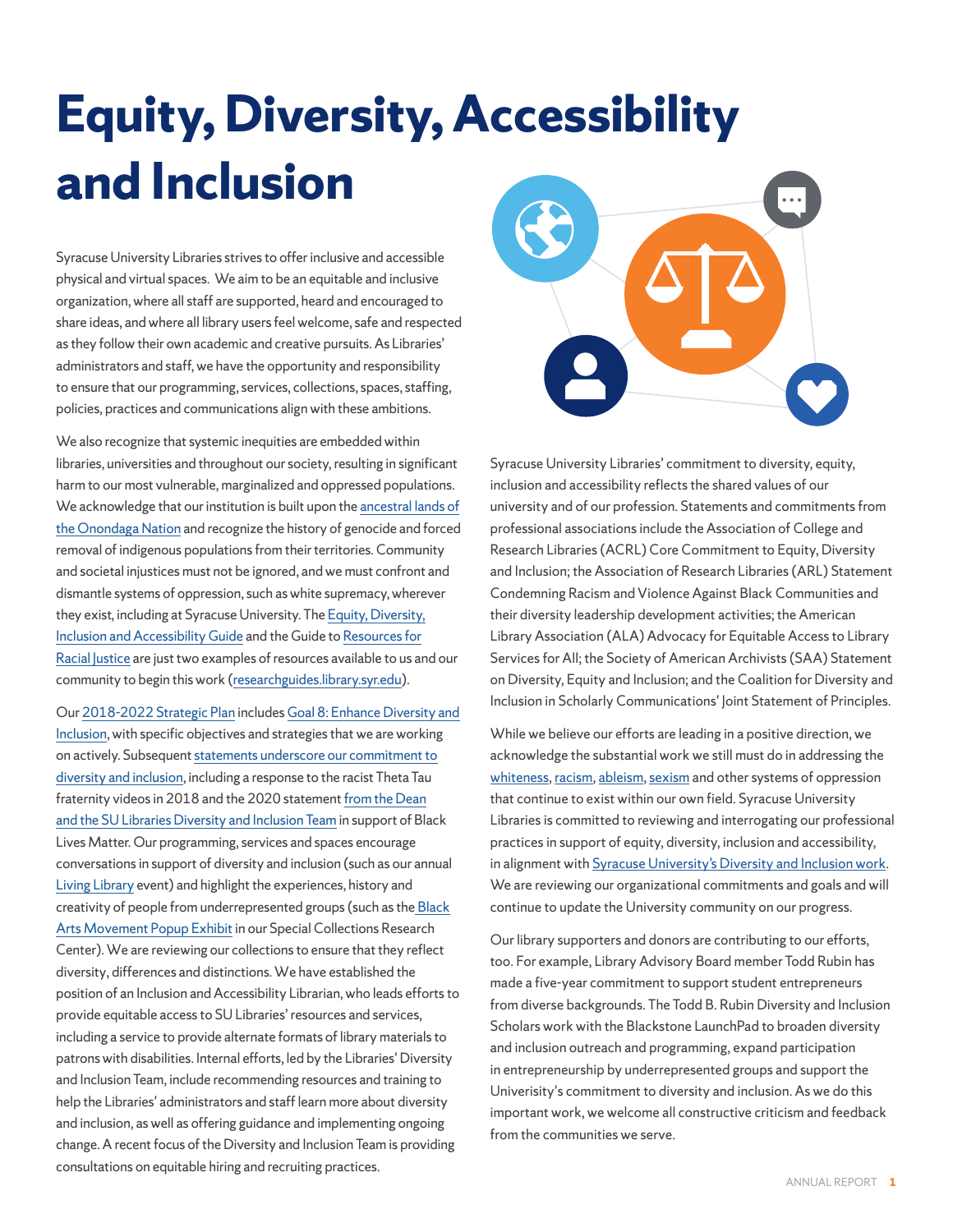

"Prior to becoming involved with the LaunchPad, entrepreneurship was something that I didn't even realize I was so deeply passionate about . . . I've been inspired to pursue entrepreneurship myself and pave my own career path by starting a business . . . I'm very confident that the LaunchPad has definitely transformed my goals, inspired a new career trajectory within me, and helped me form a network of incredible connections that I wouldn't have discovered otherwise . . . "





### **Bird Library**

230,162 **VISITS**

on Waverly Ave., 7 floors, 227,249 sq. ft.

*The busiest academic building on campus based on number of visits.*

**Includes** - Social Sciences and Humanities resources

**Lower Level** – Syracuse Abroad@Bird; CLASS tutoring and coaching; Quiet Reading Room; Study areas

**First Floor** – Diane and Bob Miron '59 Learning Commons; Check-out Desk; Technology Desk; Information Desk; Computer Workstations and Technology; Printing Stations; Joel and Barbara Zelnick Assistive Technology Room; Peter Graham Scholarly Commons lecture room; Blackstone LaunchPad entrepreneurship center; Pages' Cafe

**Second Floor** - Reference collection; Current newspapers and periodicals; Quiet computer area; Syracuse Office of Undergraduate Research and Creative Engagement (SOURCE)

**Third Floor** – Government Publications; Maps; Microfilm and microfiche; Service desk; Request access to CD, DVD, VHS, and game collections; Prayer and reflection room; Individual, small group and team study rooms

**Fourth Floor** – Biblio Gallery; Media playback equipment; Digital Scholarship Space; Long-term and team study rooms

**Fifth Floor** – Long-term and team study rooms

**Sixth Floor** - Special Collections Research Center; University Archives; Exhibition gallery; Lemke Room for instructional use; Plastics Pioneers Reading Room; Safire Room for quiet work

### **Blackstone LaunchPad**

The LaunchPad at Bird Library is an innovation hub connecting the University's entrepreneurship ecosystem with a global network of support for aspiring entrepreneurs, inventors and creatives.

| Participants               | 485            |
|----------------------------|----------------|
| Startup investments raised | \$28.8 million |
| Ventures incorporated      | 40             |
| Won in competitions        | \$150,000      |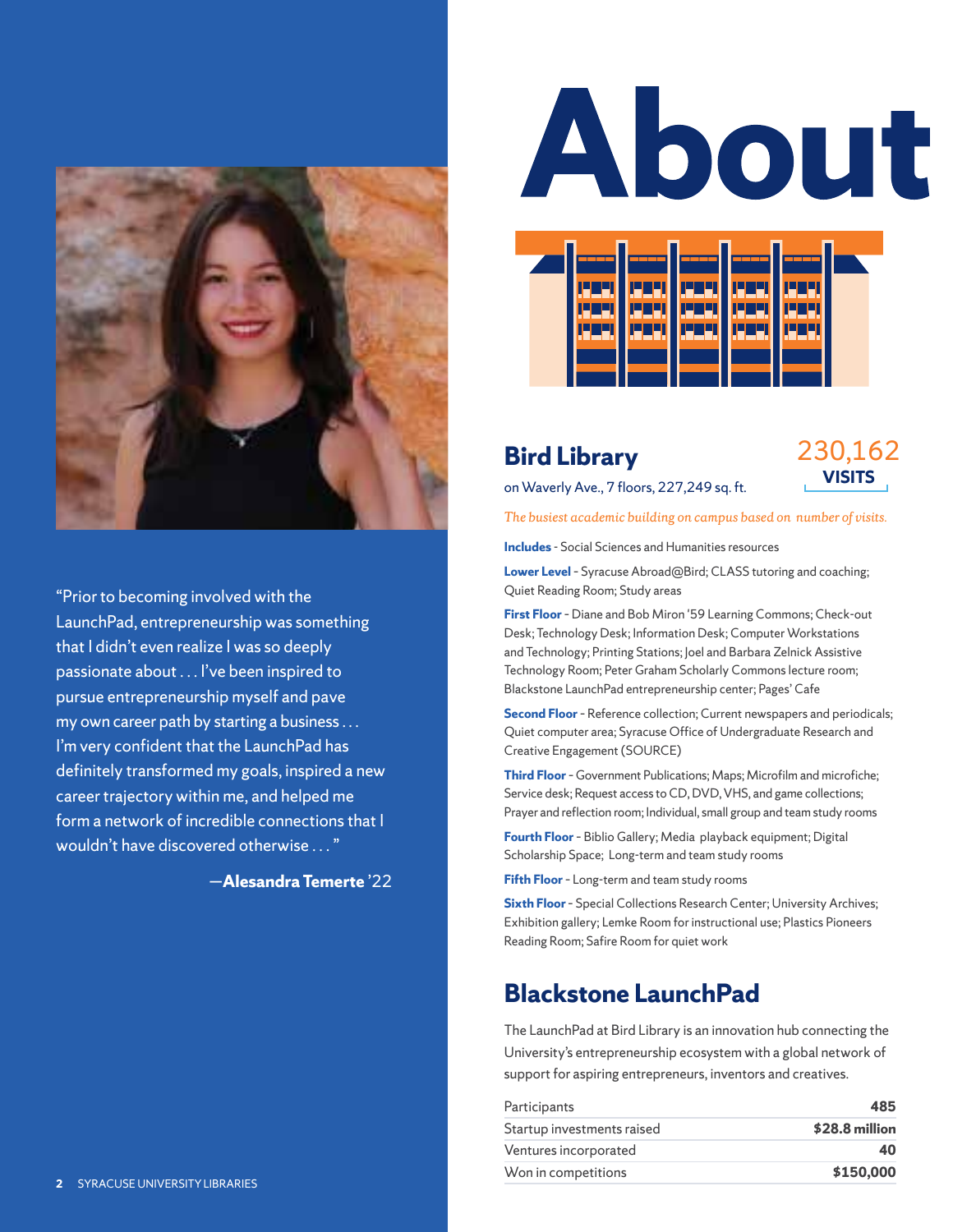$\overline{\mathbf{u}}$   $\overline{\mathbf{u}}$ 



### **Carnegie Library**



on the Shaw Quadrangle

**Includes** – Quiet study space; Science, Technology, Engineering, Technical Arts and Math resources \*Count only reflects number of people entering stacks

| Public computer workstations |  |
|------------------------------|--|
| Team study rooms             |  |

### **Belfer Audio Laboratory and Archive**

Part of Special Collections Research Center (SCRC), it houses rare audio recordings, historic playback machines and serves as the hub for SCRC media preservation work in all audiovisual formats.

| Media preservation                                           | 9,625     |
|--------------------------------------------------------------|-----------|
| In-house digitization                                        | 29%       |
| Outsourced digitization                                      | 71%       |
| Progress on media preservation (16,483 out of 108,607 items) | 15%       |
| Spent on outsourced digitization                             | \$240,000 |

### **Facility**

### on Jamesville Ave., 20,000 sq. ft.

A high density climate-controlled storage and service complex that preserves items and provides timely access to the materials.

| Items preserved/accessioned  | 2.771   |
|------------------------------|---------|
| Total items preserved/stored | 768.967 |

**Other libraries on campus include Syracuse University College of Law Library, Martin Luther King Jr. Library**

### **King + King Architecture Library**

 $\overline{\mathbf{N}}$ 

 $\overline{\mathbf{M}}$ 

**TT TT TT** 

Г

 $\overline{\mathbf{N}}$ 

 $\overline{\mathbf{M}}$ 

7,736 **VISITS**

in Slocum Hall, Room 302, 1,048 sq. ft.

### **Hawkins Building**

on Jamesville Ave.

Home to the Records Management Department, which stores University records that must be retained for legal, fiscal and administrative reasons. This building also houses material from special collections and general collections.

| Total boxes actively managed                  | 7.058 |
|-----------------------------------------------|-------|
| Boxes deposited/accessioned                   | 259   |
| Boxes destroyed in accordance with University |       |
| retention schedule                            | 240   |
| Record requests processed                     | 185   |

### **Syracuse University Press**

### on Skytop Rd.

For 78 years, SU Press has been publishing academic scholarship, sharing ideas and giving voice to important stories that may not have otherwise been told.

| 19     |
|--------|
|        |
| 40,390 |
| 41     |
|        |
| 66     |
|        |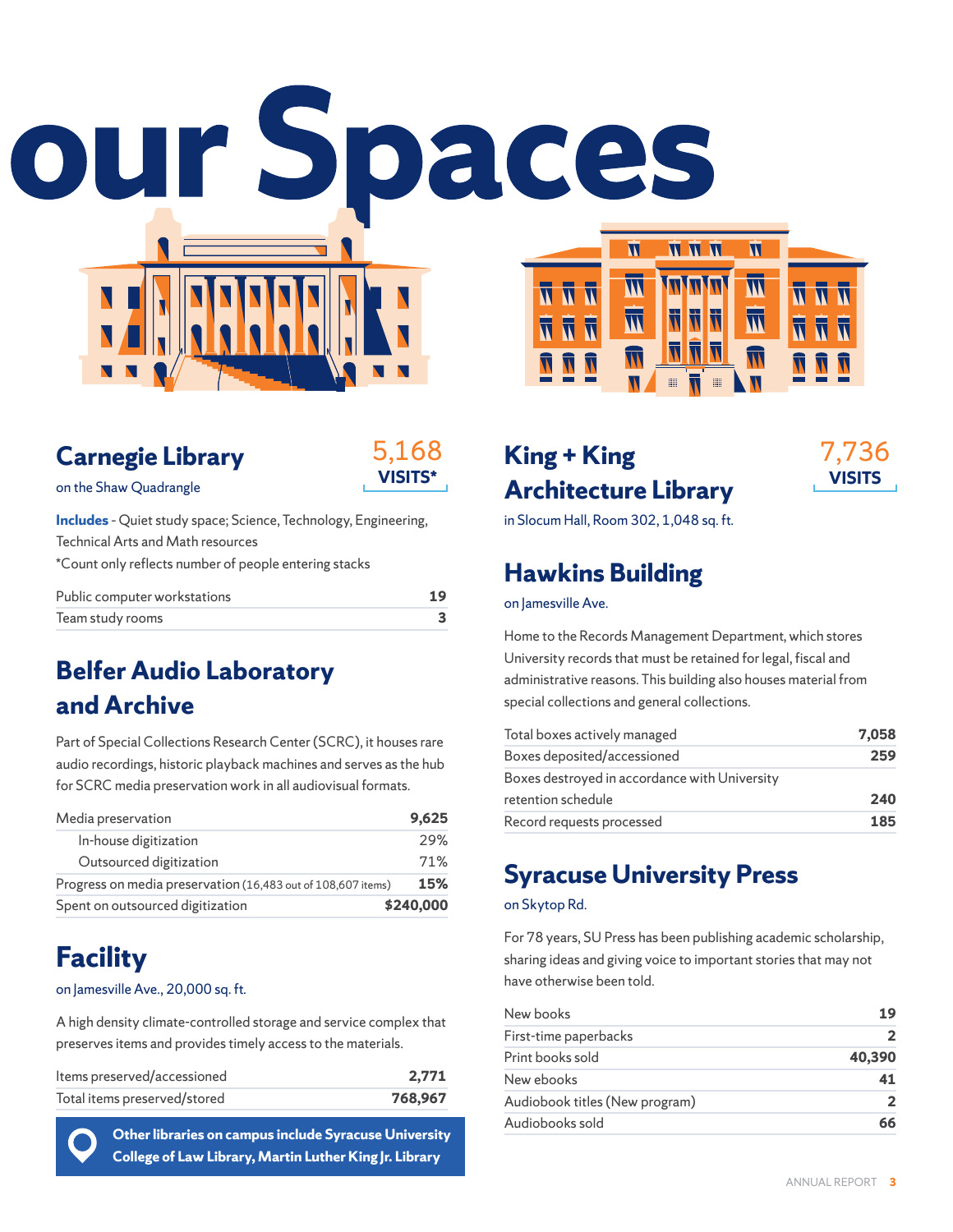# **Supporting Research Excellence**

### **About our Collections**

**Includes both print and electronic resources, databases, digital collections, journals, magazines and newspapers, maps and government information, and video and music collections. These resources are available to all members of the University community. Note: Numbers reflect titles.**

### **Includes total:**

| Print books                                           | 1,270,151 |
|-------------------------------------------------------|-----------|
| E-books                                               | 1,082,029 |
| Print journals                                        | 33,930    |
| E-journals                                            | 156,732   |
| Audio and video                                       | 76,995    |
| E-resource audio and video                            | 78,203    |
| Maps                                                  | 26,031    |
| ARC GIS software licenses (administered by Libraries) | 1,752     |
| Databases                                             | 717       |
| Government document deposits from FDLP FY'21          | 1,010     |
| Digital archival collections                          | 119       |
| SU authors added to collection FY'21                  | 67        |

**4,471,706** 

Total titles via the catalog

### **Notable New Collections Added:**

- American Association of Petroleum Geologists (AAPG) Data Pages
- Accounting, Audit and Payroll Tax Library
- Art Films Digital
- Business Expert Press, 2018-2021
- Children's Literature and Culture
- Daily Worker Online Archive
- Digital Theatre Plus
- Duke University Press ebooks, archive through 2021
- Early Modern England: Society, Culture and Everyday Life, 1500-1700
- Electronic Arts Intermix
- Human Kinetics Library: Dance Techniques
- Imperial Russian Newspapers
- InFocus Collections 1 and 2, ebooks from the American Chemical Society
- Jossey-Bass Professional Learning, ebooks from Wiley
- New Play Exchange
- ProQuest Text and Data Mining (TDM) Studio
- Records of the Persian Gulf War
- Taylor & Francis ebooks, archive through 2021
- Translated Texts for Historians, from Liverpool University Press
- Westlaw Edge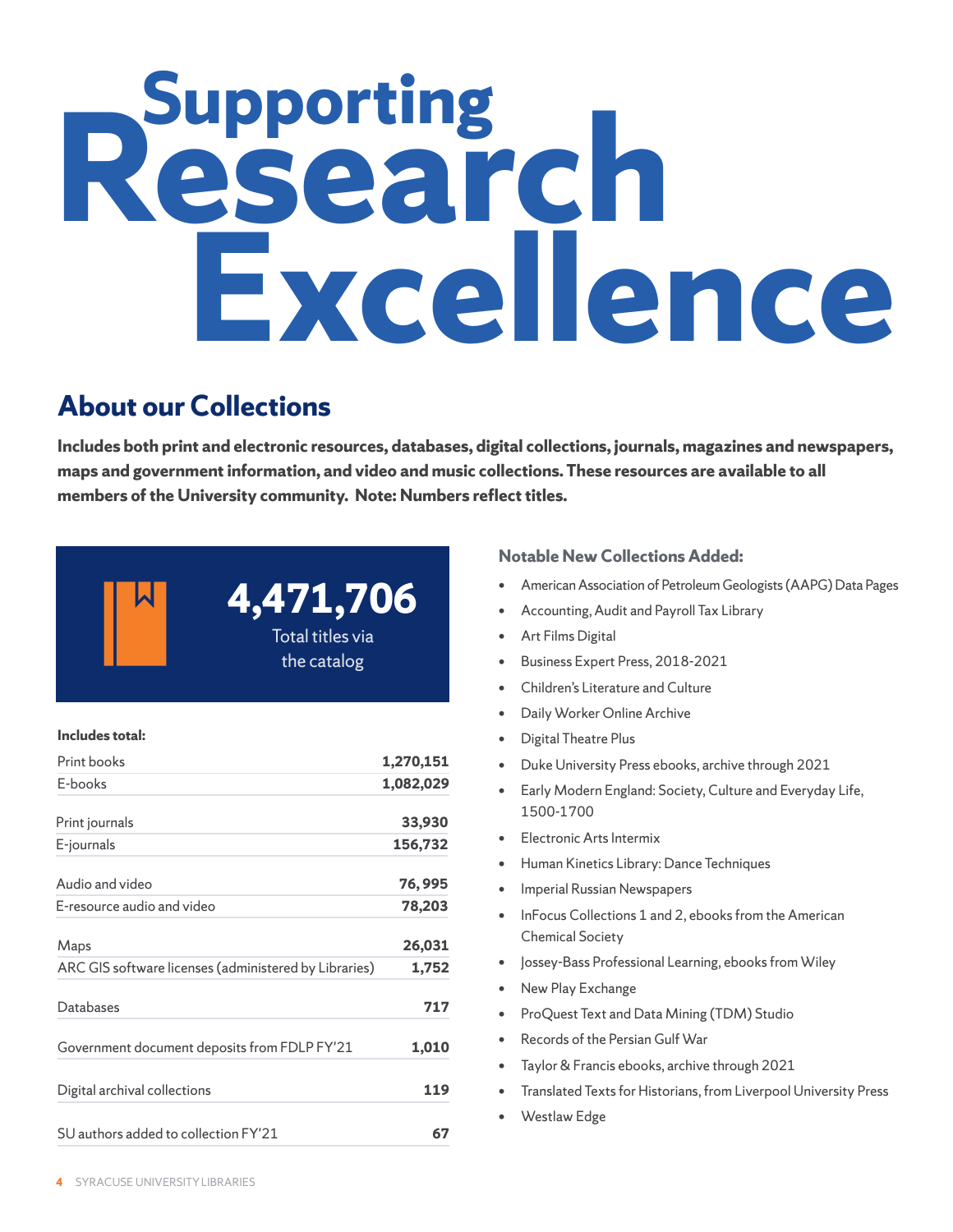### **Shared Print Programs**

Syracuse University Libraries is a member of several consortia committed to ensuring the preservation of print collections by committing to hold certain items for a period of time and lending them to other consortia members. This enables members to collectively access items without each having to maintain copies of all items locally.

| Total items in Hathi Trust                             | 198,515 |
|--------------------------------------------------------|---------|
| Total items in Eastern Academic Scholars' Trust (EAST) | 328,563 |
| Items committed under both programs                    | 97,075  |
| Total items in Federal Depository Library Program,     |         |
| as part of Preservation Steward Program                | 798     |

### **SURFACE**

Hosted by the Libraries, Syracuse University Research Facility and Collaborative Environment (SURFACE) is the institutional repository for preservation of scholarly and creative output and its major initiative in open access.

| <b>Total works in SURFACE</b> | 15,757 |
|-------------------------------|--------|
| Total authors                 | 12,721 |
| Countries accessing content   | 226    |
| Total open access journals    | 31     |
| New deposits FY'21            | 1.204  |

| New works submitted via Graduate School: |     |  |
|------------------------------------------|-----|--|
| Dissertations                            | 195 |  |
| Open Access Rate: >87%                   |     |  |
| Masters' Theses                          | 122 |  |
| Open Access Rate >89%                    |     |  |



### **Digital Library Program**

### **Digital Production Unit**

| Total volume                                         |         |                 | $\sim$ 100 terabytes |
|------------------------------------------------------|---------|-----------------|----------------------|
| Objects preserved                                    | 81,930  | Files preserved | 226,862              |
| <b>Total Digital Preservation Details</b>            |         |                 |                      |
| Objects managed                                      | 115,939 | Files managed   | 279,553              |
| <b>Total Digital Collections Details</b>             |         |                 |                      |
| Architectural Working Drawings image files processed |         |                 | 10,617               |
| Architectural Working Drawings digitized             |         |                 | 9,676                |
| (excluding Architectural Working Drawings)           |         |                 | 1,449                |
| Requested digital image production captures          |         |                 |                      |
| Requested objects created                            |         |                 | 1,121                |
| Production requests                                  |         |                 | 83                   |



"Streaming services and digital news subscriptions are more popular than ever, and the University Libraries has students covered. With over 700 databases, we have access to tons of great services from streaming movies and documentaries to digital news subscriptions."

### —**Dan Mulvihill** G'21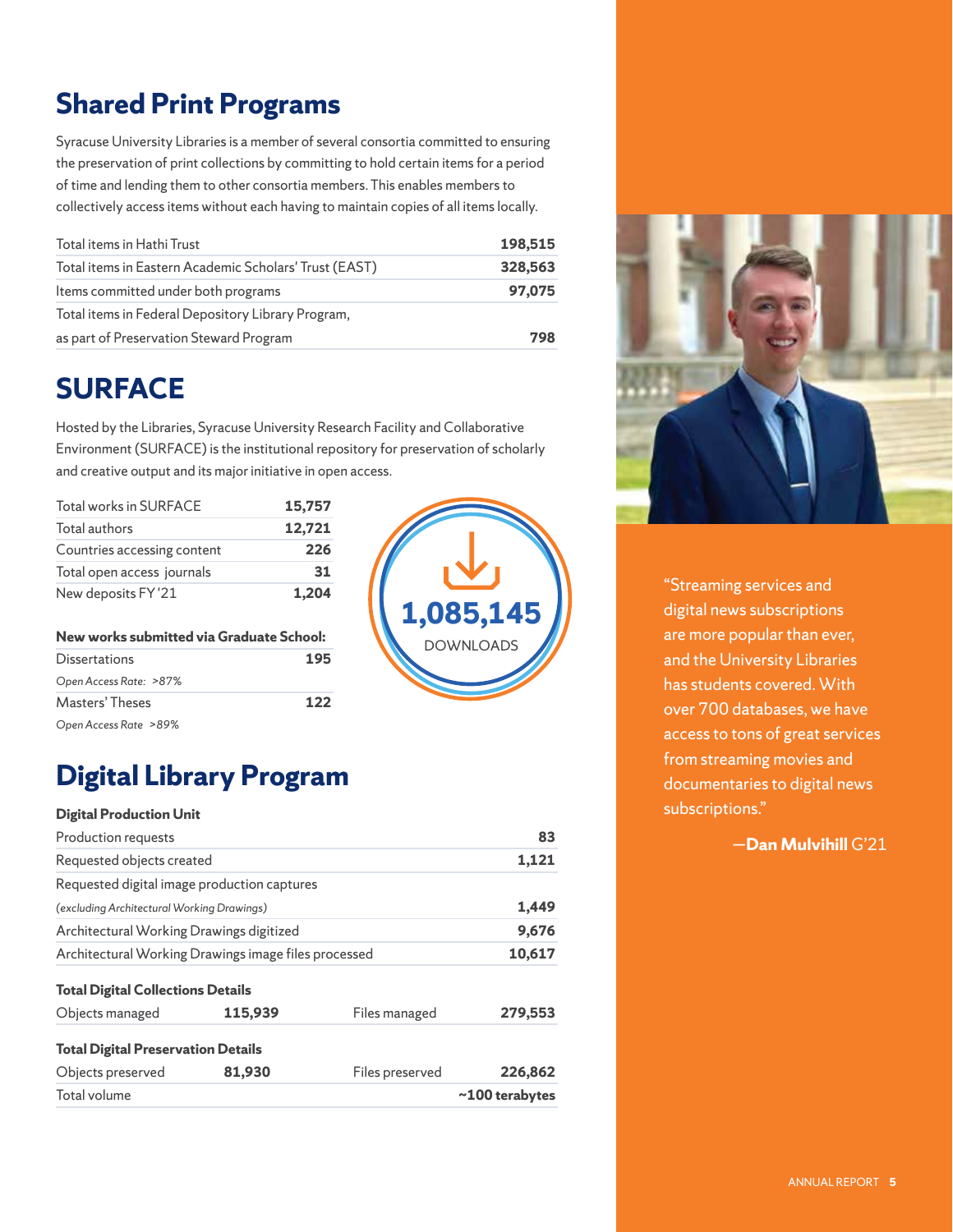

Mini seminar with Carol Faulkner, professor of history and Associate Dean for Academic Affairs, Maxwell School of Citizenship and Public Affairs (pre-COVID)

### **Special Collections Research Center**

SCRC collects, preserves and provides access to materials that document the history of Syracuse University and our global society, including rare, printed materials, original manuscripts, photographs, artworks, audio and moving image recordings and University records. Collections range from activism and social reform to architecture and design, popular culture, broadcasting and photography.

### **85,754** TOTAL LINEAR FEET

(equal to 286 football fields)

Total Finding Aids **3,104**

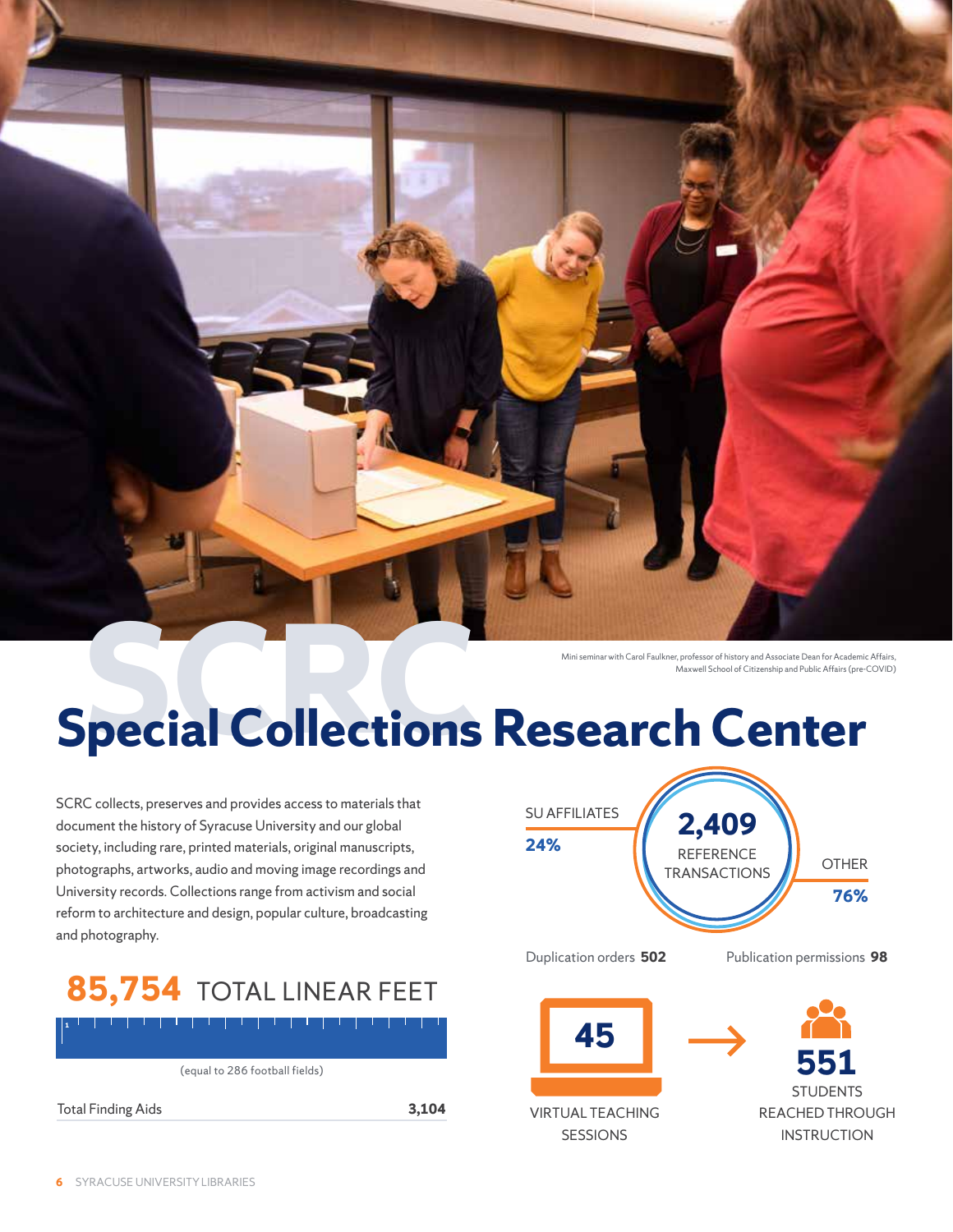### **Preservation and Conservation**

The Joan Breier Brodsky '67, G'68 Conservation Lab and Classroom conserves and preserves both individual items and entire collections, carrying out repairs on a wide range of artifacts, including bound and unbound manuscripts, printed books, works on paper, architectural drawings, and many other formats such as photographs, films and plastics.

| Items repaired                   | 1.312 |
|----------------------------------|-------|
| Items conserved                  | 49    |
| Custom storage boxes constructed | 1.686 |

### **Notable Special Collections Acquisitions**

- Joseph Patrick Curry Photograph (Pan Am 103)
- Micah Fialka-Feldman and Family Papers (Design, Social Reform)
- Shirley Hamburg Papers (Activism and Social Reform)
- Gerald M. Mager Papers (SU Faculty)
- Jewel Courtney Mitchell Family Papers (Pan Am 103)
- Otway Pardee Papers (SU Faculty)
- Owens Family Photographs (Pan Am 103)
- Phi Delta Kappa Scrapbook (Photography and Photojournalism)
- Eugene F. Phillips Papers (Plastics)
- P. H. Polk Photographs (Photography and Photojournalism)
- Russian and Soviet Propaganda Posters (Illustration, Printing and Publishing)
- Syracuse University COVID-19 Pandemic Collection, various donations from campus offices, faculty/staff/ students (University records)
- *Voces de la Frontera* box set (Activism and Social Reform, Radicalism in the Arts)
- William Morris. *The earthly paradise.* Hammersmith: Kelmscott Press, 1896 (Antiquarian Books; Illustration, Printing and Publishing)
- Lucretius Carus, Titus, Andrea Navagero, and Aldo Manuzio. *Lvcretivs* [De rerum natura]. Venetiis, 1515. (Antiquarian Books; Printing and Publishing)



"Special Collections plays an important role for teaching and research. I regularly take every class I teach to Special Collections. Not only does it powerfully underline what historians mean by primary sources and the methods for their use, but the documents also induce wonder and curiosity; this latter is key to motivating continued student engagement with premodern history. In an era of digitization, ubiquitous access to reference resources, and casual dependence on databases, it is easy for students to become detached from the core materials and the methods for handling them that underpin rigorous and original humanities scholarship even in classes that shun the crutches of textbooks and tests. Special Collections play a foundational role in undergraduate teaching at all major universities, yet for Syracuse their role is doubly significant both in light of the limitations of proximate neighboring resources and especially the excellence of Syracuse's collections.

A core reason that Syracuse has been able to attract and retain serious Renaissance scholars is the unusual ability to do interesting primary source research in the collections. This is similarly an important part of my pitch for bringing international scholars to campus. In short, we have a fabulous research and teaching resource in Special Collections that distinguishes Syracuse from peer universities."

—**Brian A. Brege**, Assistant Professor, History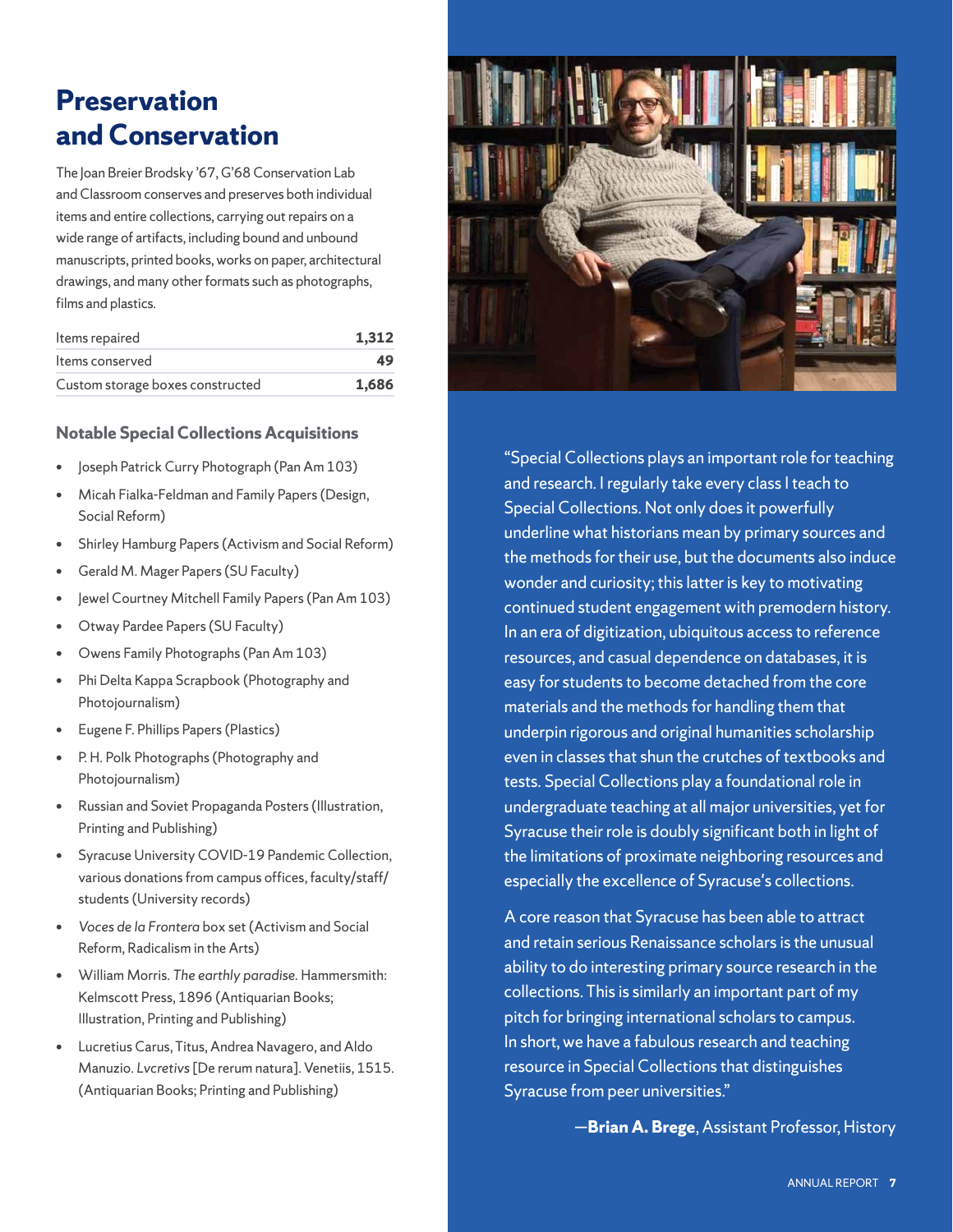## **Services and Resources for Academic Success**



**STUDY ROOM CHECK-OUTS 15,255**

### **25,787 ITEMS QUARANTINED**

for COVID precaution following The Institute of Museum and Library Services guidance

**Includes borrowing, accessibility, technology and printing assistance, delivery, instructional services, student support, open publishing and research services.** 

### **Circulation**

### **Circulation by patron status**

| Undergraduate student                        | 49% |
|----------------------------------------------|-----|
| Graduate student                             | 30% |
| Faculty                                      | 12% |
| All others (guests, interlibrary loan, etc.) | 9%  |

### **Circulation by type**

| <b>Books</b> | 44% |
|--------------|-----|
| Media        | 2%  |
| Reserves     | 2%  |
| Rooms        | 41% |
| Technology   | 11% |

### **Preservation**

The Libraries dedicates resources to ensuring the long-term preservation and access of collections by preparing materials for circulation, repairing materials and disaster preparedness.

Items preserved **11,040**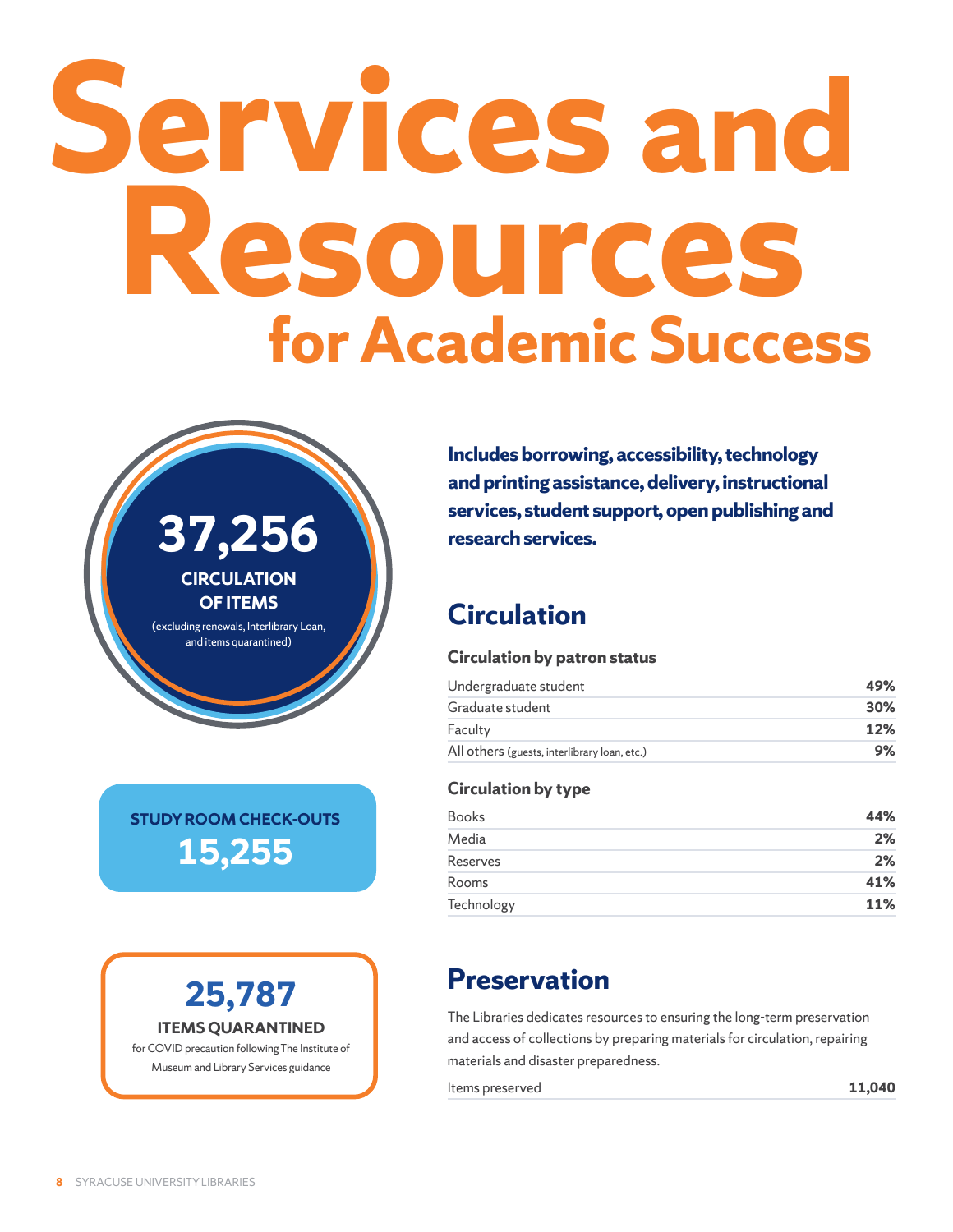

Student browsing Libraries' collections in Summon at a usability testing session (pre-COVID)

### **Downloads and Customer E-Resource Usage**

![](_page_10_Picture_3.jpeg)

**13,889,745**  DATABASE SEARCHES

**2,697,124** Website page views

**2.1**  Average page views per visit

**495,706** E-journal articles viewed

**562,042** Online catalog searches

**93,648** E-book downloads

### **Technology Availability and Usage**

| Public workstations available           | 176       |
|-----------------------------------------|-----------|
| Public workstations sessions            | 61,345    |
| Public workstations usage hours         | 98,561    |
| Average use time of public workstations | 1.6 hours |
| Number of laptops for loan              | 48        |
| Technology items available for loan     | 208       |
| Technology consultations                | 283       |
| Large format print jobs (plotter)       | 1.358     |

### **Experts@Syracuse**

Administered by Syracuse University Libraries and the Office of Research, Experts@Syracuse identifies scholarly expertise, publishing and collaborative opportunities across campus.

Total number of profile licenses **791**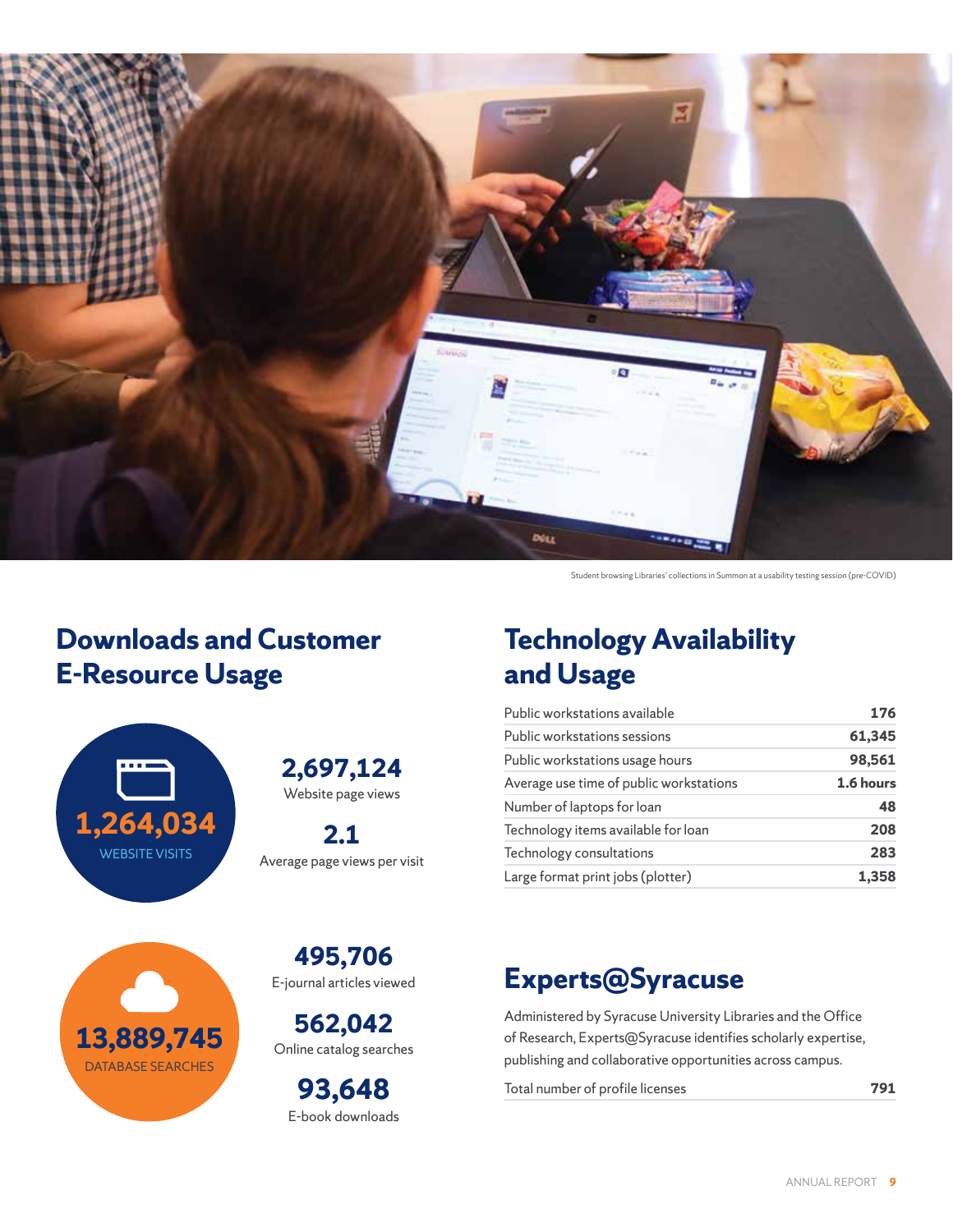![](_page_11_Picture_0.jpeg)

directions reference research

Information desk, Bird Library, first floor

![](_page_11_Picture_3.jpeg)

### **Reference and Information Interactions**

| REFERENCE TRANSACTIONS    | 9,885  |
|---------------------------|--------|
| In-Person                 | 13%    |
| Email                     | 50%    |
| Online Chat               | 28%    |
| Phone Call                | 6%     |
| Video                     | 3%     |
| <b>OTHER TRANSACTIONS</b> | 10,078 |
| In-Person                 | 60%    |
| <b>Email</b>              | 10%    |
| Online Chat               | 18%    |
| Phone Call                | 12%    |

ALL TRANSACTIONS **19,963** 

### **Interlibrary Loan and Delivery Service**

Materials that are not available at Syracuse University Libraries can be borrowed from a global network of libraries through Interlibrary loan. The Libraries also physically and electronically deliver items from our collections to faculty and students.

| Interlibrary loan, items borrowed                  | 5,012  |
|----------------------------------------------------|--------|
| Interlibrary loan, items loaned to other libraries | 10,636 |
| Articles obtained through Interlibrary Loan        | 5,307  |
| Electronic documents delivered                     | 2,054  |
| Course Reserves, Fall 2020                         | 469    |
| Course Reserves, Spring 2021                       | 369    |
|                                                    |        |

**\*Due to COVID-19, the following new services were provided:**

| Retrieved from stacks for patron pick-up | 7.403 |
|------------------------------------------|-------|
| Items shipped to patron residence        | 1.546 |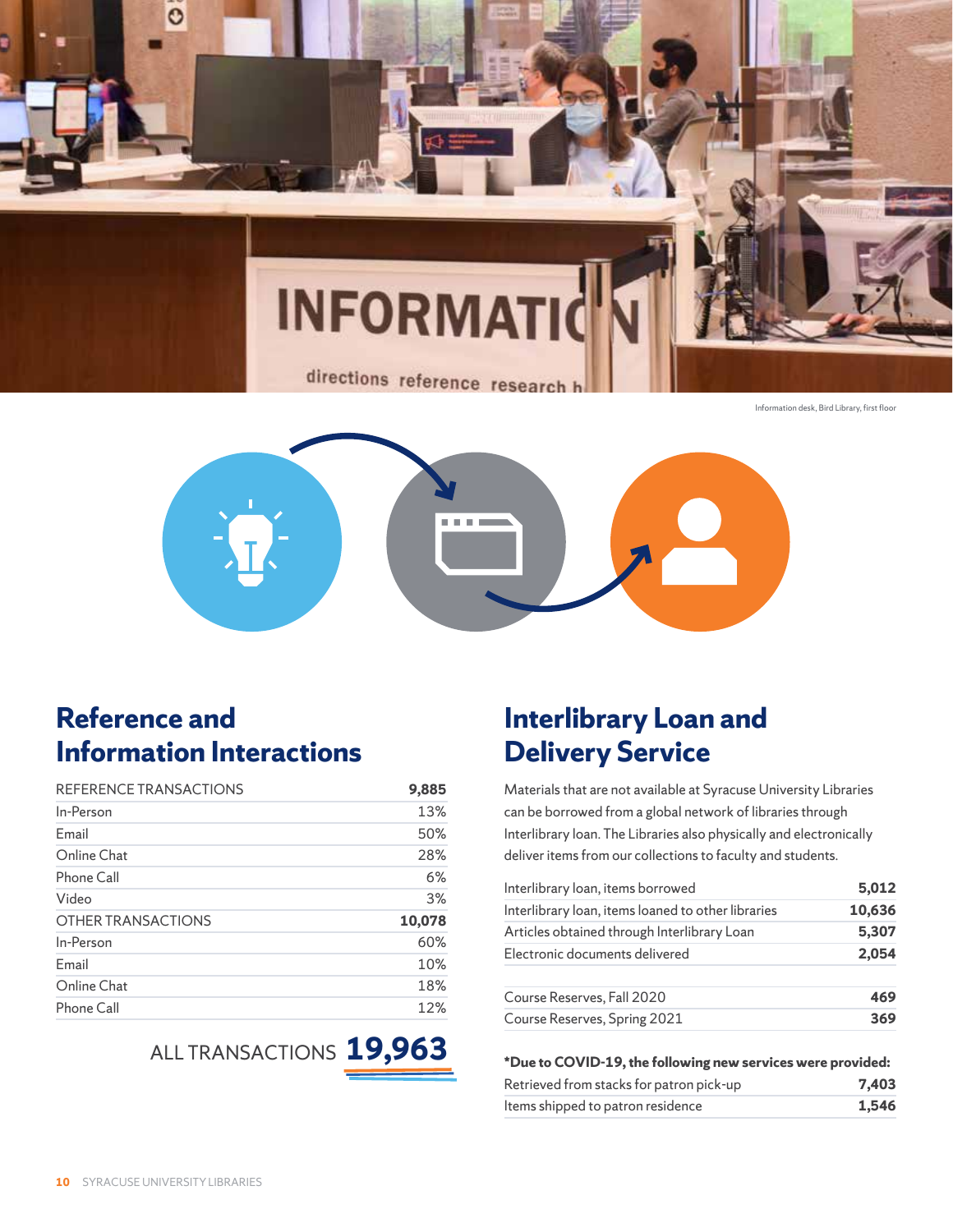### **Presentations, Teaching and Instruction Services**

Librarians regularly provide instruction to classes or groups on services and resources available, including reliable sources by subject and how to cite work. They also co-teach with professors on specific topics.

| Instructional sessions (in-person and online) | 361   |
|-----------------------------------------------|-------|
| Instructional presenters                      | 24    |
| Instructional session participants            | 6.865 |

### **Research Guides**

Librarians create Research Guides to help students discover resources, understand the research process, and access academic tools via subject area, specific courses, campus partnerships or general information.

Total published **271** Annual Usage **274,139**

### **Accessibility**

Alternate formats provided **31**

![](_page_12_Picture_8.jpeg)

Instruction session in Special Collections Research Center (pre-COVID)

### **Libraries Personnel**

| 350                |  |
|--------------------|--|
| <b>Total Staff</b> |  |
|                    |  |

| 145 Full-time library staff |
|-----------------------------|
|-----------------------------|

| 5 |
|---|
|   |
|   |

### **205** Student employees

Approved professional development opportunities **163** • Nicole Westerdahl (Sr. Assistant)

#### **Librarians who advanced in rank or permanent status:**

- Brett Barrie (Sr. Assistant)
- Rachel Fox Von Swearingen (Librarian)
- Emily Hart (Permanent Status)
- Brenna Helmstutler (Permanent Status)
- Deirdre Joyce (Permanent Status)
- John Stawarz (Sr. Assistant)
-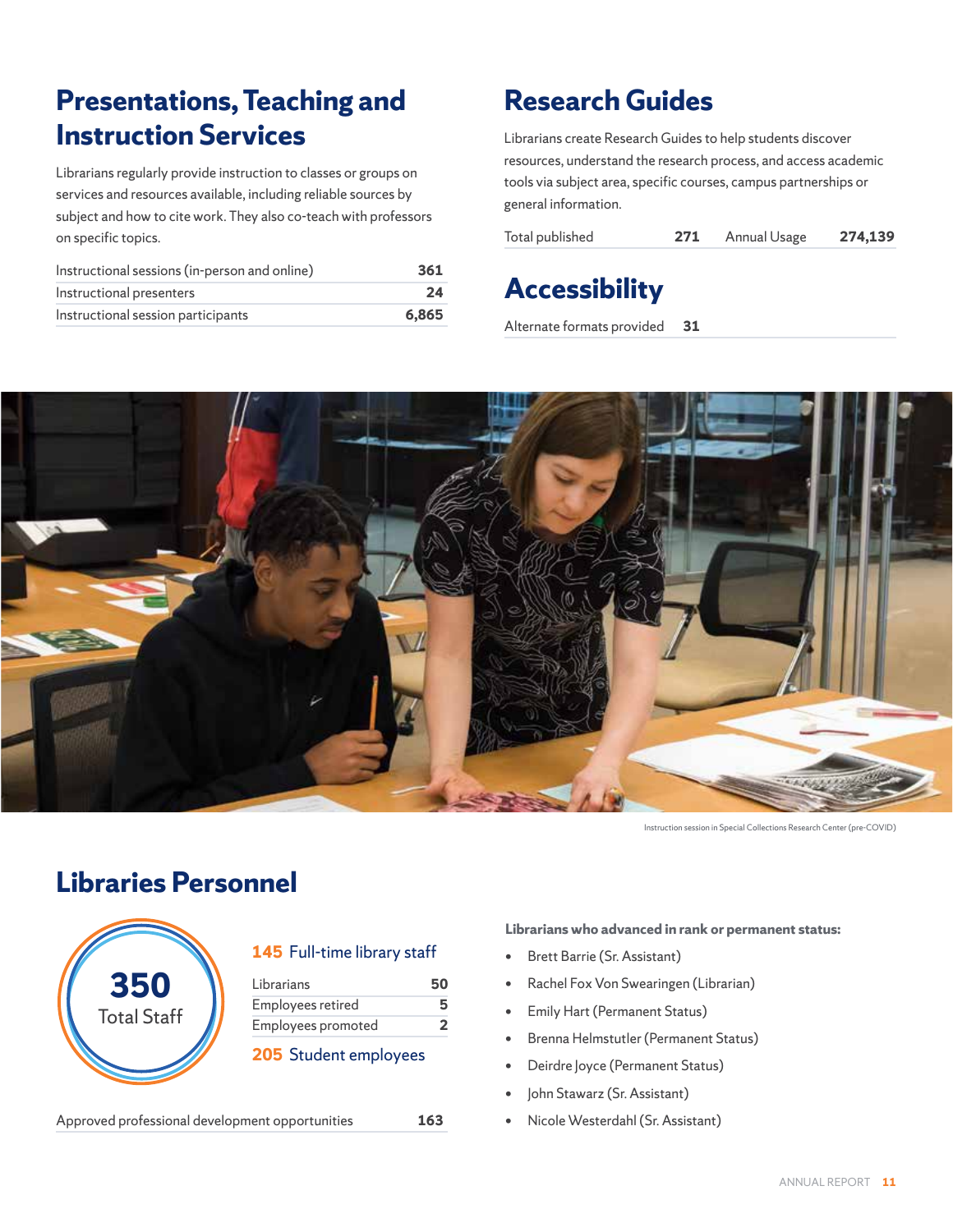## **Donations and Gifts**

# **\$869,666**

Abrams, Jay Abrams, Henriette Adler, Robin Adrosko, Rita Aiken, Edward Aiken, Cathleen Amsel, Erik Anson-Silverstein, Michelle Apostolos-Peters, Margaret Armani, Carl Aron, Helen Ascenzo, Frank Astle Strait, Diane Axelrod, Donald Aviv, Joshua Bahl, Martin Bain, George Barlow, Sally Becker, Carol Beckman, Hugh Beeching, Victoria Beeching, Suzanne Bell, Marion Benjamin, William Benjamin, Anna Blanchfield, Joan Blumenthal, Iris Bock, George Bock, Edwin Boice, Sylvia Boice, John Boland, Jane Bonds, William Bonds, Alexandra Bough, Richard Bousquet, Laurence

Bousquet, Lauri Braun, Sarah Braun, Samuel Brettschneider, Cathie Brickwedde, June Brodsky, William Brodsky, Joan Bua, Carmencita Burke, Jane Burstyn, Harold Burstyn, Joan Buzak, Mona Buzzoni, Bridget Buzzoni, Guy Byrne, James Caccamise, Louise Camarda, Joseph Cambra, Walter Cambra, Ann Campbell, Susan Capuano, Nicholas Caretto, Howard Carney, Douglas Carney, Nancy Castagnozzi, Carol Chadbourne, Mark Chopra, Karen Ciulla, Mary Clar, Terry Clarke, Rachel Coppola, Elaine Coppola, Joseph Cox, Olamae Crawford, Judith Crisp, Jennifer Cronin, Elizabeth Cronin, Peter Cronin, Amy Curtin, Cynthia Dagres, Todd Dagres, Elizabeth Daniels, Brice Daniels, Jordyn Davis, Jane DeGroot, Robert DeGroot, Patricia deHahn, Christofer deHahn, Martha

Della Pelle Pascale, Lynne deRoos, Diane Desmond, Kim Desmond, Chuck Desormeau, William Dhar, Debashis Diamondstein, Ronni Dolgin, Kalmon Dolgin, Margaret Donahoe, John Downey, Susan Downing, Robert Drezner, Alan Drezner, Esther Duggleby, Kristen Duggleby, Dennis Dunford, Christopher Dunlap Harrington, Peggi Dyer, Jo Ann Easterbrook, David Eisen, Emily Eisen, Marc Elfin, Margery Elman, Elise Elman, Leonard Emery, Robert Etherington, Suzanne Evans, David Fairfield, Robert Fairfield, Danielle Falter, Corey Farzaneh, Mateo M. Fazackerley, Adam Fazackerley, Amy Ferrara, Ralph Flah, Margaret Foster, Garth Foster, Mary-Helen Fuda, Nicholas Fuller, Karen Fuller, Georgann Fuller, John Gaetano, Shawn Gallagher, Dennis Galloway, Linda Galloway, James Gaske, William Gaylor, Mary

Gerace, Melanie Gerace, James Gliesing, Susan Gliesing, Frederick Goldsmith, Constance Gorovitz, Samuel Greenwald, Harry Gregge, Bonnie Gregge, Martin Gregory, Alan Gunn, Virginia Hagerman, Jodie Haight, Richard Haight, Judith Hanley, Marianne Hanley, Anthony Hartford, Jeffrey Hassett, John Hatem, Cristina Hemphill, Bobbie Hemphill, H. Hernandez-Delgado, Julio Herzog, Peter Herzog, Brigitte Heystek, Henri Heystek, Marjorie Higby Morabito, Sarah Higgins, Barbara Hildreth, Susan Hill, Thomas Hill, Jessie Hill, Lawrence Hill, Stephanie Hoer, Gregory Hoffberger, Lorraine Hou, Yilin Hou, Zhihui Howes, Cyrus Howes, Ruth Jacks, Lynne Jackson, Linda Jaikaran, Chris Jaikaran, Elinor Johnson, Chris Josephson, William Josephson, Eleanor Kagan, Jefferey Kantor, John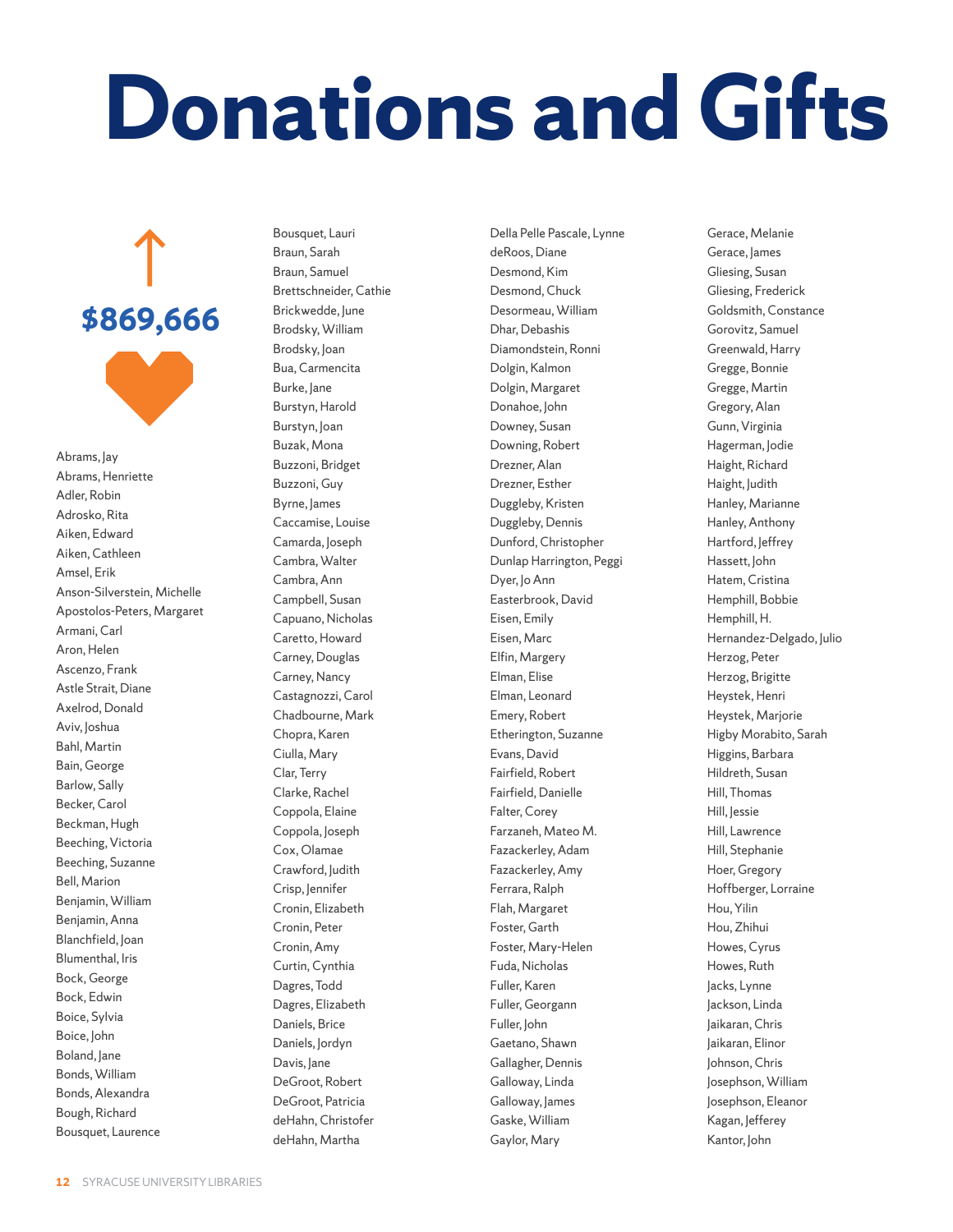Kantor, Kristen Kaplan, Joanne Kaplan, Elaine Kaplan, Roger Karman, James Karman, Paula Kindinger, James Kinsey, Richard Kinsey, Sally Knowlton, Margaret Kolar, Brenda Korros-Howard, Tracy Kowal, Ruth Kranis, David Kranis, Ann Kuhlmann, John Kukul Armani, Marcy Kuracina, Theresa Kurdi, Amina Kurkjian, Luella Kurzberg, Richard Lai, Hsiu-Wen Lantrip, Robin LaPorta, Marie Leonelli, Elayne Levinson, Monica Li, Rui Liaw, Haw-Huei Lieblein, Corey Lieblein, Mindy Lill, Andrew Lill, Sarah Loos, Judylee Louer, Judith Luchsinger, Pamela Luchsinger, John Lynch, Chris Lynch, Natalie Mackillop, James MacTurk, Timothy MacTurk, Stacy Mager, Gerald Maier, Martha Martin, Lenore Mautino, Patricia Mautino, Louis May, Jennie May, Hollis McAfee, Paul McAfee, Leah McCaul, Kevin McDowell, Mary McHenry, Stewart McKenna, Janet

McKenna, Paul McKinney, Rita McTague, John McTague, Adriana Melinski, Olivia Mercer, Whitney Mercer, William Meyer, Inge Meyer, Wolfgang Meyers, Mary Ann Michel, Ray Michel, Martha Miller, Penny Miller, Howard Milstein, Elana Miron, Robert Miron, Diane Miskell, Mary Monteforte Capuano, Jean Morris Hartford, Katelyn Mower, Eric Mower, Judith Mowry, Fred Munro, Janet Myers, Lawrence Nardini, Robert Neff, Erin Nicholson, Joan Nicholson, John Nizalowski, Edward Nohara, Stephen Norton, David Noss, Jeffrey Noss, Anne Oakes, Leslie Oakes, Dale Okuda, Sakae Olson, Karen Ortwine, Bruce Ortwine, Pamela Otter, Kristen Pachman, Frederic Pack, F. Pack, Barbara Padgett, Faye Palmer, Cynthia Papworth, Robert Parsons, Cora Paulsen, Kimberly Paulsen, James Peacock-Weschle, Allison Peidelstein, Nancy Peidelstein, Richard Perry, Mary

Peters, Bruce Petersen, Paul Petersen, Carol Phillips, Glen Phillips, Jonathan Phillips, Dilys Phillips, Amy Pickett, Jane Potucek, Joleen Provencher, Denise Putney, Marianne Raff, Carol Raff, Harvey Rapp Pittman, C. Raymond, Jared Reisner, Linda Reisner, Jeffrey Remoll, AnnMarie Rich, Jeffrey Rich, Rebecca Robleto, Fernando Robleto, Misty Rose, Laurie Rubin, Todd Rusyniak, Roderick Sacco, Francis Sandfelder, Paula Savada, Andrea Savada, Elias Schalk, John Seaman, David Sheffer, Nola Sheffield, C. Stephen Sheffield, Karen Shepard, Michael Shepard, Linda Sherman, Eric Sherman, Deborah Shook, Jean Shridhar, Matthew Silverstein, Russell Singer, Joseph Slenker, Susan Sliker, Shirley Smith, Wendy Smith, Charles Smithee, Michael Smithee, Jeannette Sokoloff, Harris Spector, Andrew Spector, Helen Stephens, Gregory Stiles, Susan Stiles, Walter

Stone, Patricia Strait, Bradley Strait, Andrew Stratis, Mary Sullivan, Geraldine Sullivan, Sylvia Sullivan, James Swan Taylor, Kelly Swanson, lean Sydelko, Bette Taishoff, Robert Taishoff, Kathy Talley, David Tamanaha, Monique Tarabulski, Michael Taylor, Jonathan Taylor, Nancy Taylor, Stanley Tedeschi, Kathy Tedeschi, Russell Tenglund, Ann Teska, Patricia Teska, August Thiele, Ronald Tredwell, Bruce Tredwell, Denny Tree, Wesley Trento, Sandra Trever, Karen Trever, John Tucker, Christopher Turner, Mark Turner, Christine Ursitti, Jacquelyn Vasey, Sarah Vassallo, John Vine, Janet Walters, Kathleen Webb, Margaret Webb, Stephen Wehrheim, Anne Whearty, Joan Wilson, Briana Winn, Peter Wohl, Elaine Yunich, Rob Zaccai, Gianfranco Zavada, Carol Zavada, Roland Zeidberg, David Zeidberg, Robbie